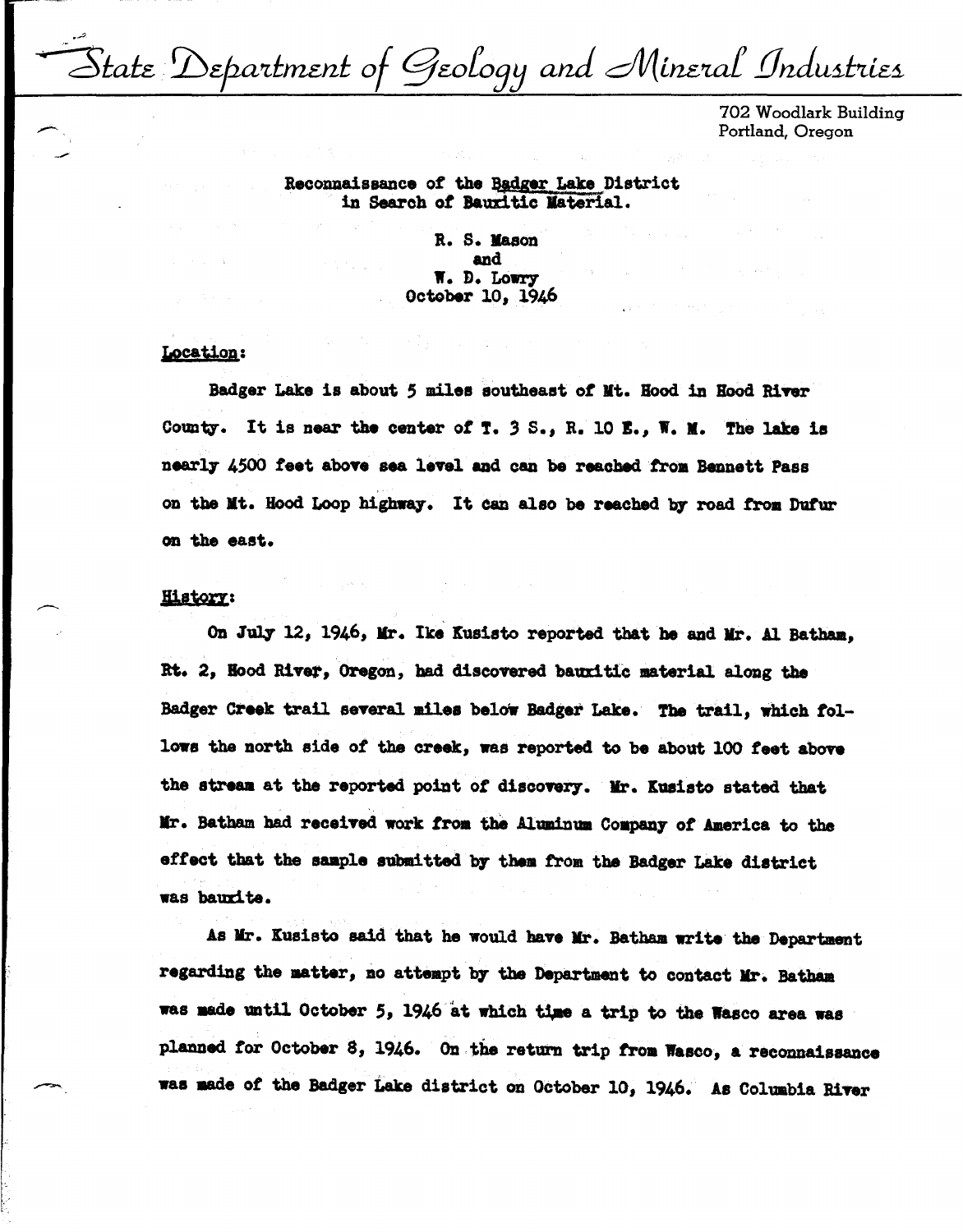basalt. with which bauxitic material occurs in northwestern Oregon. was shown by Hodge's geologic map of north-central Oregon to be present in this district, it was reasonable to believe that bauxitic material might occur there. However, no bauxitic material was seen and the geologic relationship of the Columbia River basalt to the overlying Cascan formation indicates that none is likely to be present in the area.

After returning to Portland, we received a letter from Mr. Batham in which he stated that no bauxitic material had been found and that as he recalled, the 8811ple in question contained only l4 percent aluaina. He thought that it was probably clay.

### Geology:

ヘミ

I. T. Hodge'• geologic map *ot* north-central Oregon **showa** that Miocene Columbia River basalt, which is overlain unconformably by the Cascan formation *ot* Pliocene age, occurs along Badger Creek as tar up aa Badger Lake. That picture is essentially correct although no Columbia River basalt was encountered in this reconnaissance along Badger Creek trail below Badger Lake above the mouth of Cattle Creek, about 4 miles below the lake. There, typical blocky dark gray, fine-grained basalt not only forms rapids and falls in Badger Creek but also forms the lower part of the northeast slope of Badger Butte. The basalt was traced probably 700 feet up this slope above Badger Creek where andesite float and rock believed to be in place were encountered. The character of tbe Coluabia River baaalt-Cascan tormation contact indicates that the basaltic terrane had several hundred feet or more of relief before the Cascan flows were erupted. Therefore, if true, the chances for finding a remnant of laterite at the top of the basaltic section are very poor.

 $-2-$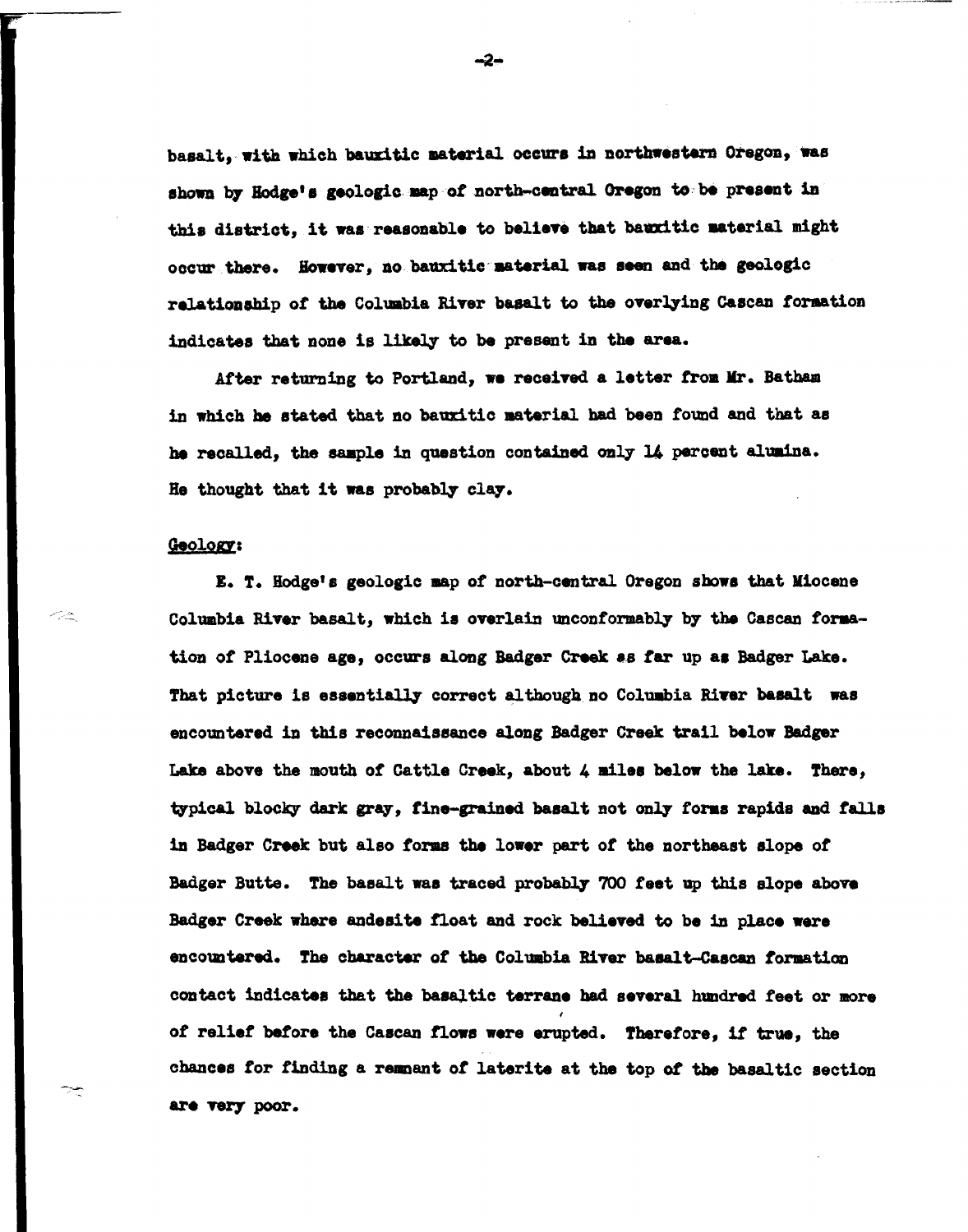Badger Lake and upper Badger Creek valley are of glacial origin. A small glacier may have persisted for a considerable time in this parrow valley whose floor is covered with glacial debris including large boulders of Cascan andesite. Glacial debris also forms the dam at the lower end of the lake.  $\mathcal{L}^{\text{max}}$  and  $\mathcal{L}^{\text{max}}$ 

# $\label{eq:2.1} \begin{split} \mathcal{L}^{\text{c}}\left(\frac{1}{2}\right) & = \frac{1}{2}\left(\frac{1}{2}\right)^{\frac{1}{2}}\left(\frac{1}{2}\right)^{\frac{1}{2}}\left(\frac{1}{2}\right)^{\frac{1}{2}}\left(\frac{1}{2}\right)^{\frac{1}{2}}\left(\frac{1}{2}\right)^{\frac{1}{2}}\left(\frac{1}{2}\right)^{\frac{1}{2}}\left(\frac{1}{2}\right)^{\frac{1}{2}}\left(\frac{1}{2}\right)^{\frac{1}{2}}\left(\frac{1}{2}\right)^{\frac{1}{2}}\left(\frac{1}{2}\right)^{\frac$

and the property of the control of the control of the control of the control of the property of the control of  $\mathcal{L}^{\text{max}}$  , the second contribution of the second contribution of the second contribution of  $\varphi$ the complete the complete state of the state of the complete state of the complete of the state of the (1) 2007年4月11日,1998年4月1日,1999年1月1日,1999年1月1日,1999年1月1日,1999年1月1日,1999年1月1日,1999年1月 **医心脏病 医心脏** 

# 

**"他**"的"一个人","我们是你们的人"。 (1) 10 million of the Constitution of the Constitution → Constitution → Constitution → Constitution → Constitu i i stranici sa njegovi se poveli se vremena na njegovi se postavljanje u Brazilije. Postavljanje se vremenje a katika katika 1994. Kacamatan Sultan ya kuma ya masa ya katika 1995, ya kasa ya katika 1997, ya Kasa ya Kara a kata sa sa kacamatan sa karang sa karang sa tanggalan ng Balanggay sa Banggaya ng Kabupaten Kabupaten Bayan  $\mathcal{L}_{\mathrm{c}}$  . 的复数人名英格兰人姓氏德格雷尔的变体 医白细胞 医阿尔伯氏试验检梅毒 医血管切除术 医心包 医阿尔伯氏征 医血管切除术 **Service Controllers** 

a (1960) – programa starijanski politički konstantinovnik i politički politički politički starija i politički 。<br>1990年,《江苏·林志》第1999年,第1999年,第1999年,第1999年,1999年第299年,第1999年,第299年,第299年,1999年,199 and the same in the company of the same of the same of the same of the company of the company of the same of the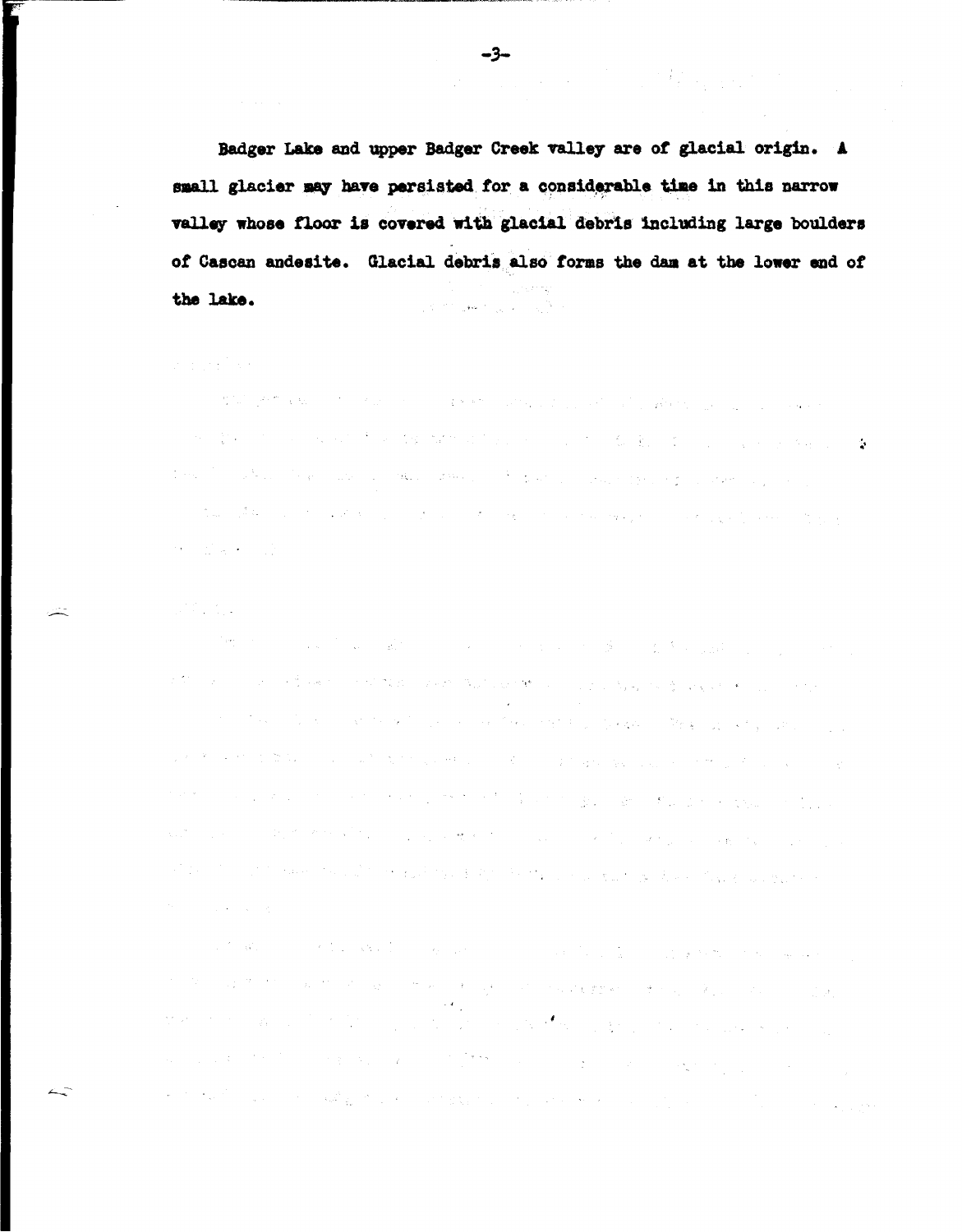RECONNAISSANCE NOTES ON TRIP TO WASCO AND BADGER LAKE October 8-10, 1946 by R.S. Mason and W.D. Lowry

#### Columbia River Highway -

Cascade Locks and on east. Fairly well developed terrace level along highway.

55 mile post - Looks like Goble.

79 mile post - SW; sec. 29, T. 3 N., R. 12 E. A small mesa of conglomeratic (?) material. May be Dalles or Hood River. Did not stop.

## $0.5.97 -$

Wasco area - Tor in Spanish Hollow canyon somewhat south of Thornberry - more than Hodge shows. Chalcedony associated with Tor (in roadouts) 1-2 miles northwest of Wasco. Deep silt and pumiseous ash, both with sponge spicules, 3/4 mile west of Wasco in outs and washes. Ash contains magnetite, hypersthene, enstatite, and unusual composite grains of feldspar and orthopyroxene. Volcanic glass has a refractive index approximately but slightly less than 1.51 so is medium, probably andesitic. Both silt and ash are part of Shutler. Silt contains biotite, quartz, plagioclase, magnetite, muscovite, pyriboles, apatite  $(?)$ , and augite  $(?)$ . Chalcedony occurs with Ter in readeut about 6 miles W. N.W. of Wasco in sec.  $33$ , T. 2 N., R. 16 E. A quarry just northwest shows well-developed pillow structures in a Tcr flow which probably overlies the one to the east with the associated chalcedony.

From Wasco looking north Hodge's Columbia River fault scarp is plainly evident. It appears to be particularly well developed at Celilo. The scarp and truncated spurs form the main steep slope north of the river. Light-colored, nearly white sediments along the scarp, best shown a mile or so east of Celilo, may be the Shutler formation faulted down. The fault which apparently produced the scarp appears to swing northwestward somewhat west of Celilo.

## The Dalles -

Although the Dalles beds are essentially flat-lying back of the town, the Tcr is also nearly horizontal. Nevertheless the Dalles beds appear to be horizontal when projected